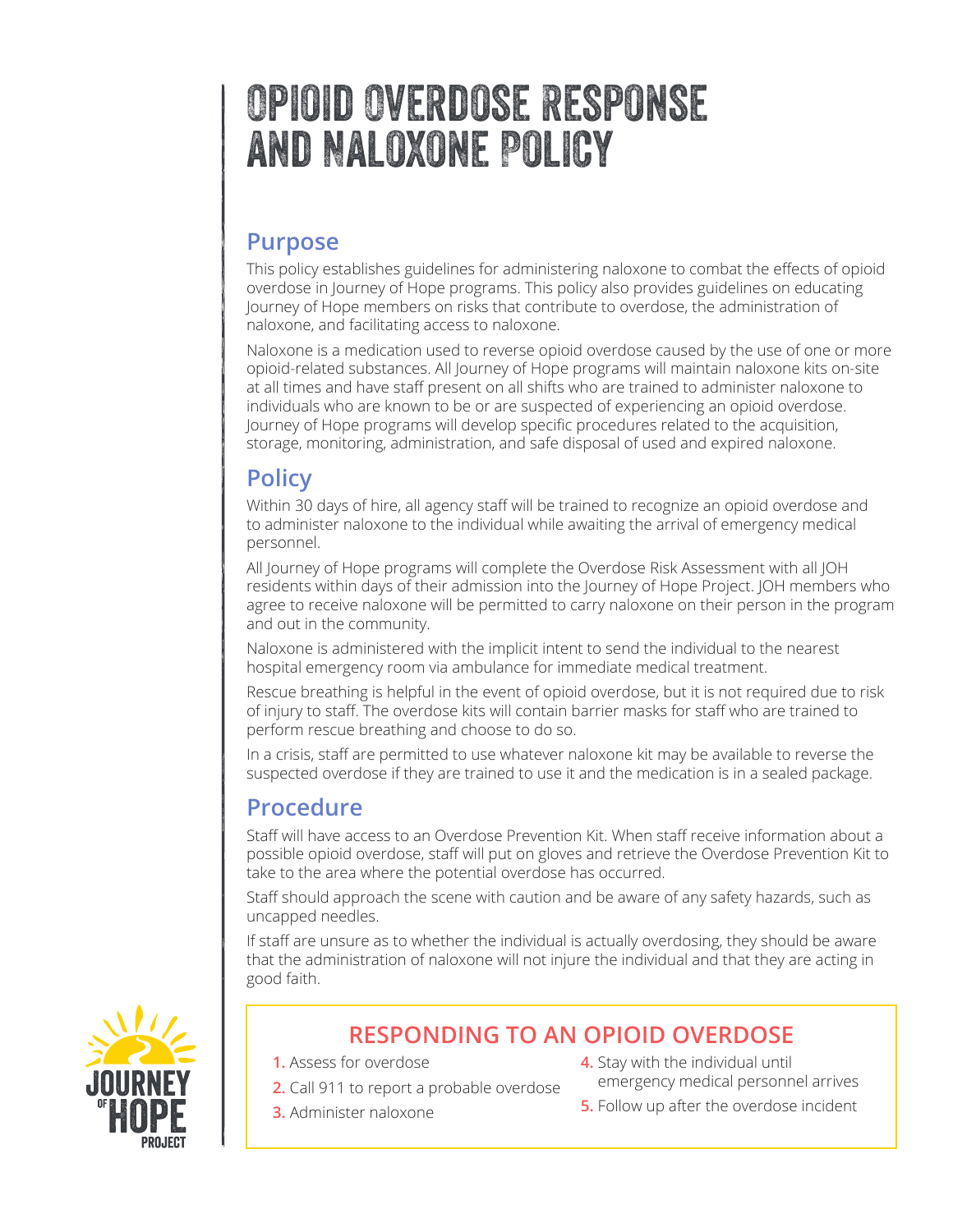#### **Assess for overdose**

- **A.** Staff (in pairs, if possible) approach the individual to assess for overdose by looking and listening for:
	- Slow, shallow or no breathing
	- Gurgling, gasping or snoring
	- Clammy, cool skin
	- Blue lips or nails
	- Environmental clues such as pill bottles, syringes/injection equipment, or alcohol
- **B.** Try to rouse the individual
	- Yell their name or shake them gently
	- Rub your knuckles hard over their chest bone

#### **Call 911**

- **A.** Call 911 to report a probable overdose and a plan to administer naloxone
	- Report that the individual is not breathing
	- Provide the address and exact location of the individual within the building or surrounding areas

#### **Administer the naloxone as indicated and ensure immediate emergency medical attention following administration:**

- **A.** Put on gloves and administer spray as per instructions in the Overdose Prevention Kit.
- **B.** Lay the person on their back, if possible.
- **C.** Tilt the person's head back and provide support under the neck with your hand. Gently insert the tip of the nozzle into a nostril, either side of the nozzle is against the bottom of the person's nose. Press the plunger firmly to give the dose. Remove the nozzle from the nose. Each dose contains 4mg naloxone HCl in 0.1 mL nasal spray. One entire spray in one nostril is one dose.
- **D.** If the individual does not respond within 3-5 minutes, give a second dose of naloxone by opening the other spray bottle in the Overdose Prevention Kit and administering it in the other nostril in the same manner as described above.
- **E.** If the individual responds to naloxone nasal spray but relapses back into abnormal or insufficient breathing before emergency assistance arrives, give another dose.

#### **Stay with the individual until emergency medical personnel arrive**

- **A.** Stay with the individual until emergency medical personnel arrive. Naloxone wears off after 30–90 minutes, and the overdose can return. It is imperative that the individual receives medical attention as soon as possible
	- Roll the individual on their side into the rescue position.
	- $\cdot$  Comfort the individual  $-$  naloxone can cause them to go into acute withdrawal. Common signs of withdrawal include but are not limited to vomiting, agitation, weakness, sweating, shivering.
	- Be prepared to manage the individual's behavior following the overdose reversal, such as confusion, irritability, attempts to leave, and desire to seek more opioids to relieve the withdrawal symptoms.
	- Assess for the need to administer rescue breathing and/or CPR. Administer rescue breaths and/or chest compressions if the individual is not breathing or otherwise remains nonresponsive.
	- Encourage the individual to seek medical care if they are resisting medical assistance and educate the person on the risks of overdose following reversal.
- **B.** Inform medics upon arrival that naloxone nasal spray was administered.